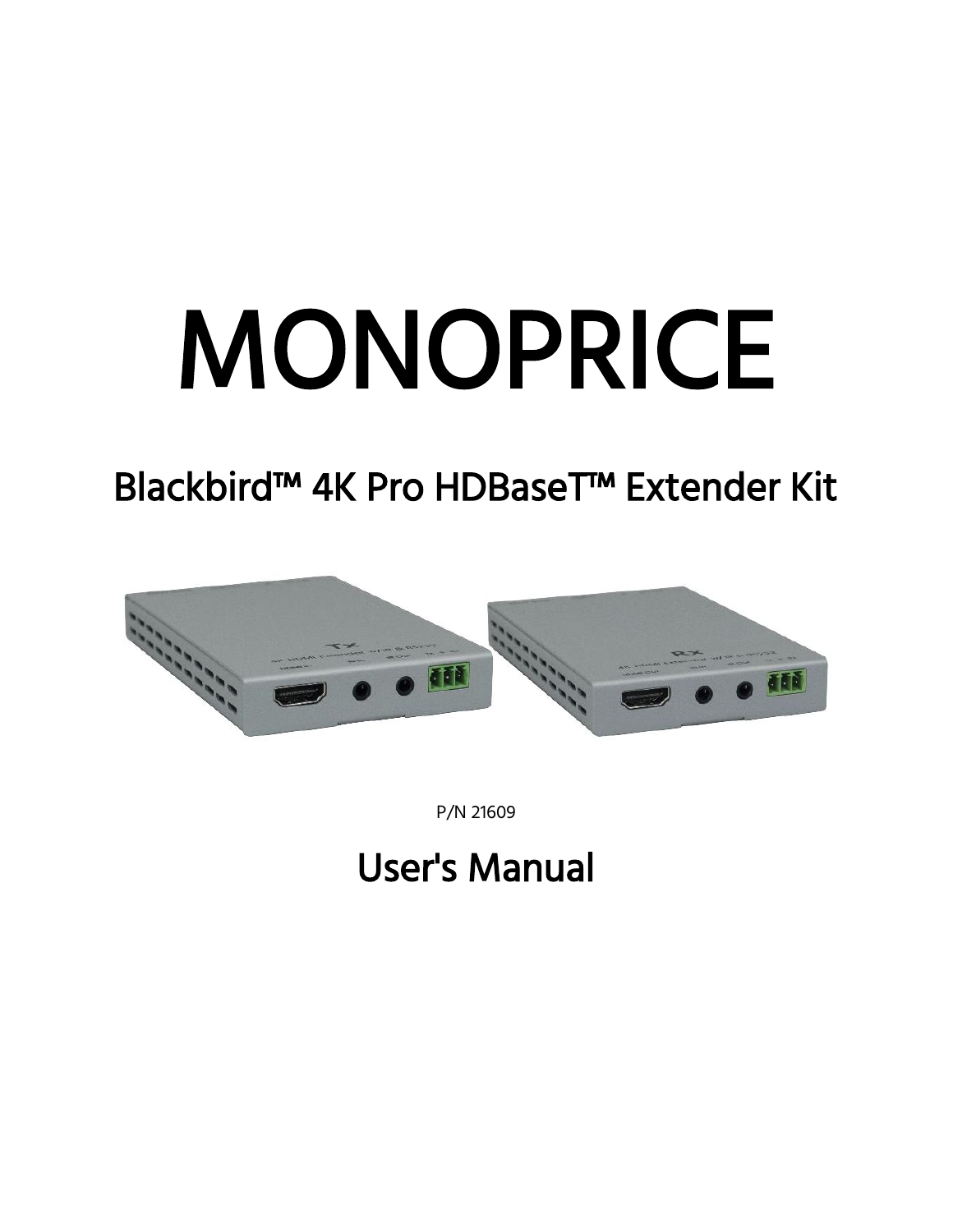## SAFETY WARNINGS AND GUIDELINES

Please read this entire manual before using this device, paying extra attention to these safety warnings and guidelines. Please keep this manual in a safe place for future reference.

- This device is intended for indoor use only.
- Do not expose this device to water or moisture of any kind. Do not place drinks or other containers with moisture on or near the device. If moisture does get in or on the device, immediately unplug it from the power outlet and allow it to fully dry before reapplying power.
- Do not touch the device, the power cord, or any other connected cables with wet hands.
- Do not expose this device to excessively high temperatures. Do not place it in, on, or near heat sources, such as a fireplace, stove, radiator, etc. Do not leave it in direct sunlight.
- Do not expose this device to excessive vibration.
- Use only in a well-ventilated area. Do not use in close, confined spaces.
- Never unplug the unit by pulling on the power cord. Always grasp the connector head or adapter body.
- Ensure that power is turned off and disconnected before making any electrical connections.
- Clean using a soft, dry cloth only. Do not use chemical cleaners, solvents, or detergents. For stubborn deposits, moisten the cloth with warm water.
- This device has no user serviceable parts. Do not attempt to open, service, or modify this device.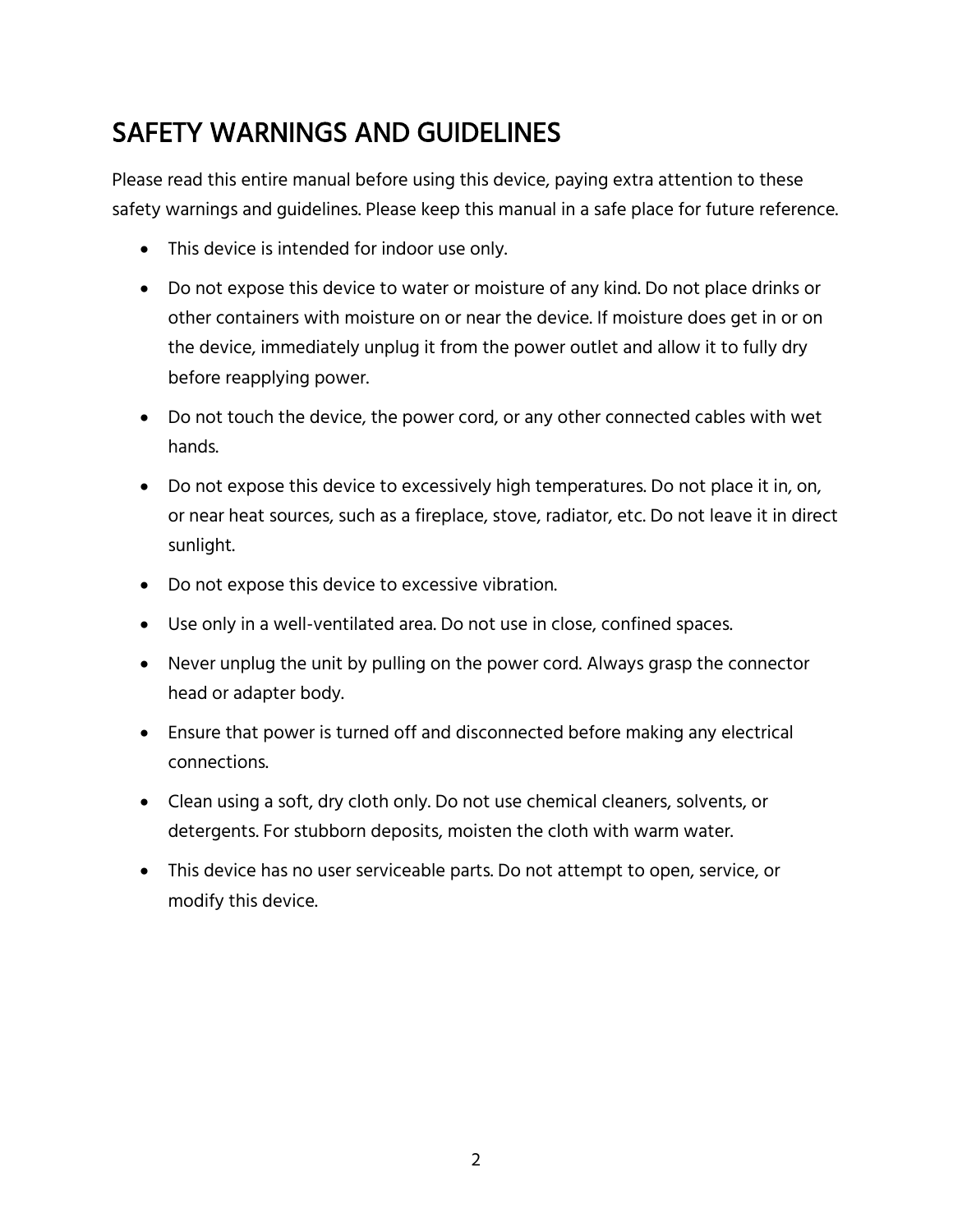## **INTRODUCTION**

Thank you for purchasing this Blackbird™ 4K Pro HDBaseT™ Extender Kit! This kit allows you to extend High Speed HDMI® signals using a single Cat6 Ethernet cable. It supports extension of 4K video to distances up to 115 feet (35 meters) and 1080p video to distances up to 230 feet (70 meters). It delivers 10.2Gbps bandwidth and is compliant with HDCP 2.2. It supports the Power over Cable (PoC) feature, which uses the Cat6 cable to deliver power to either the transmitter or receiver, so it can be installed without the need for a nearby AC power outlet.

## **FEATURES**

- Supports HDMI<sup>®</sup> video to resolutions up to 4K@60Hz 4:2:0, including 1080p@60Hz
- Delivers 10.2 Gbps bandwidth
- HDCP 2.2 compliant
- Extends 4K video to distances up to 115 feet (35m) and 1080p video to distances up to 230 feet (70m)
- Extends RS232 serial data to distances up to 230 feet (70m)
- Supports bi-directional IR control signals
- Supports the Power over Cable feature, which allows either the transmitter or receiver to be installed in locations without an AC power outlet

## CUSTOMER SERVICE

The Monoprice Customer Service department is dedicated to ensuring that your ordering, purchasing, and delivery experience is second to none. If you have any problem with your order, please give us an opportunity to make it right. You can contact a Monoprice Customer Service representative through the Live Chat link on our website www.monoprice.com during normal business hours (Mon-Fri: 5am-7pm PT, Sat-Sun: 9am-6pm PT) or via email at support@monoprice.com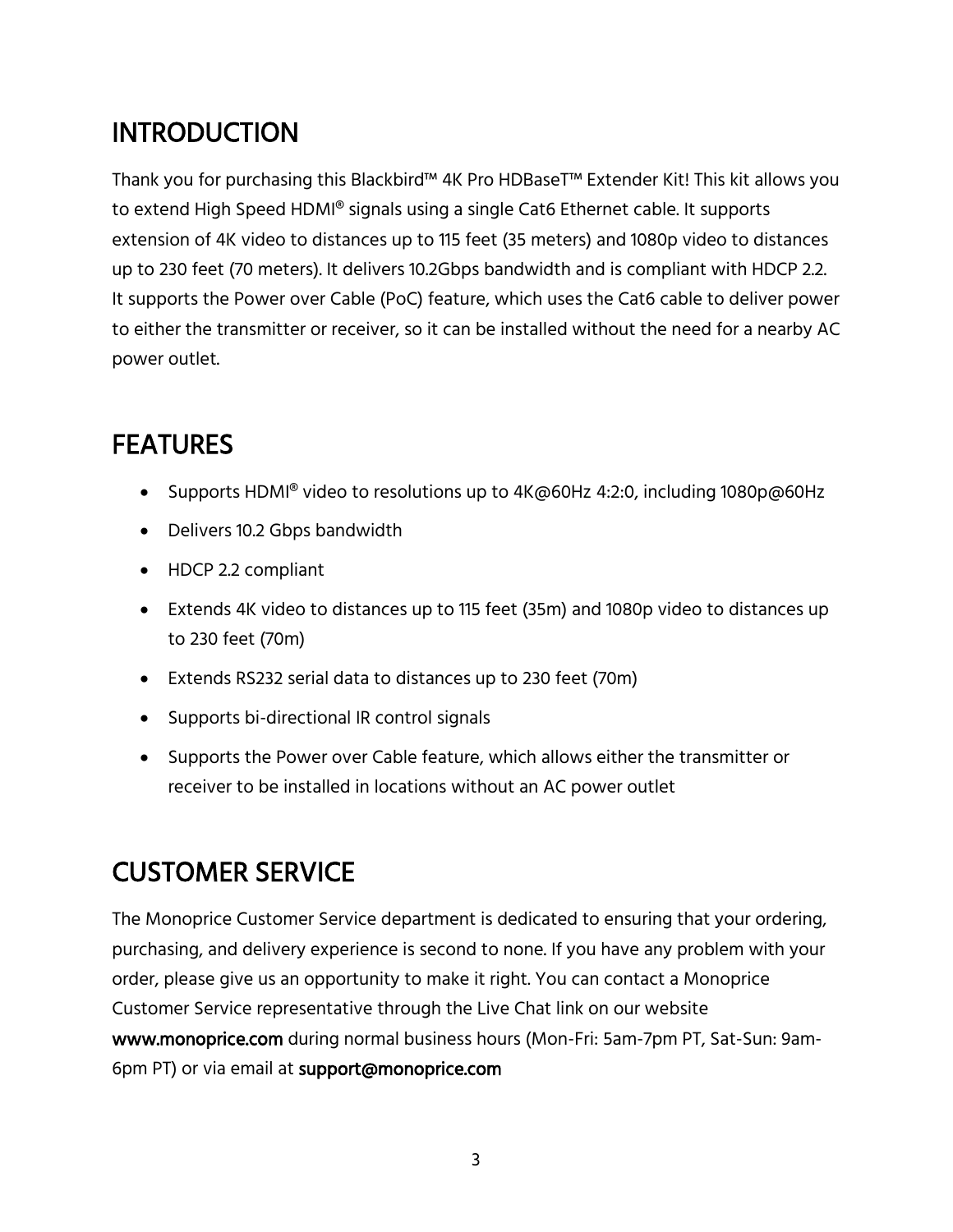## PACKAGE CONTENTS

Please take an inventory of the package contents to ensure you have all the items listed below. If anything is missing or damaged, please contact Monoprice Customer Service for a replacement.

- 1x HDBaseT™ Transmitter
- 1x HDBaseT Receiver
- 4x Mounting Brackets
- 8x Plastic Feet
- 4x Screws
- 2x 3-pin Euroblock/Phoenix Connectors
- 1x IR Receiver
- 1x IR Transmitter
- 1x AC Power Adapter (12 VDC, 1A)
- 1x User's Manual

#### PRODUCT OVERVIEW

#### **Transmitter**



- 1. HDMI In: HDMI® port for connecting the video source device (e.g., Blu-ray Disc™ or DVD player).
- 2. IR In: 3.5mm jack for connecting the included IR Receiver.
- 3. IR Out: 3.5mm jack for connecting the included IR Transmitter.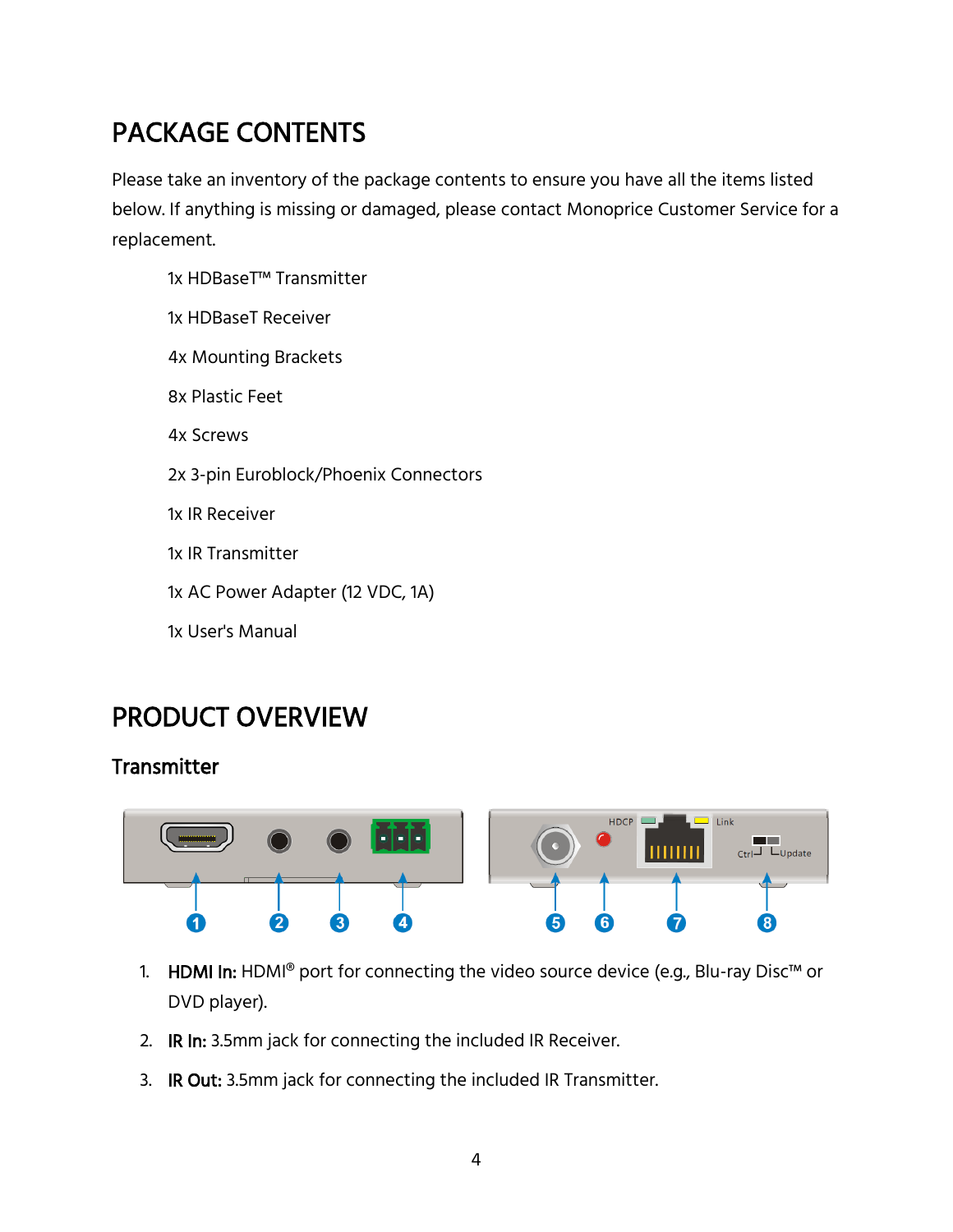- 4. RS232: Euroblock/Phoenix connector for connecting an RS232 data device.
- 5. DC 12V: DC barrel connector for connecting the included AC power adapter.
- 6. Power LED: Illuminates red when power is applied.
- 7. HDBT Out: RJ45 jack for connecting the Cat6 cable to the Receiver.
- 8. RS232 Mode Switch: Switch for determining the behavior of the RS232 connection. When in the Ctrl position, it serves as an RS232 serial extender. When in the Update position, it allows you to update the Valens IC program by connecting to a PC and running the batch file.

#### Receiver



- 1. HDMI Out: HDMI<sup>®</sup> port for connecting the video display.
- 2. IR In: 3.5mm jack for connecting the included IR Receiver.
- 3. IR Out: 3.5mm jack for connecting the included IR Transmitter.
- 4. RS232: Euroblock/Phoenix connector for connecting an RS232 data device.
- 5. DC 12V: DC barrel connector for connecting the included AC power adapter.
- 6. Power LED: Illuminates red when power is applied.
- 7. HDBT In: RJ45 jack for connecting the Cat6 cable to the Transmitter.
- 8. RS232 Mode Switch: Switch for determining the behavior of the RS232 connection. When in the Ctrl position, it serves as an RS232 serial extender. When in the Update position, it allows you to update the Valens IC program by connecting to a PC and running the batch file.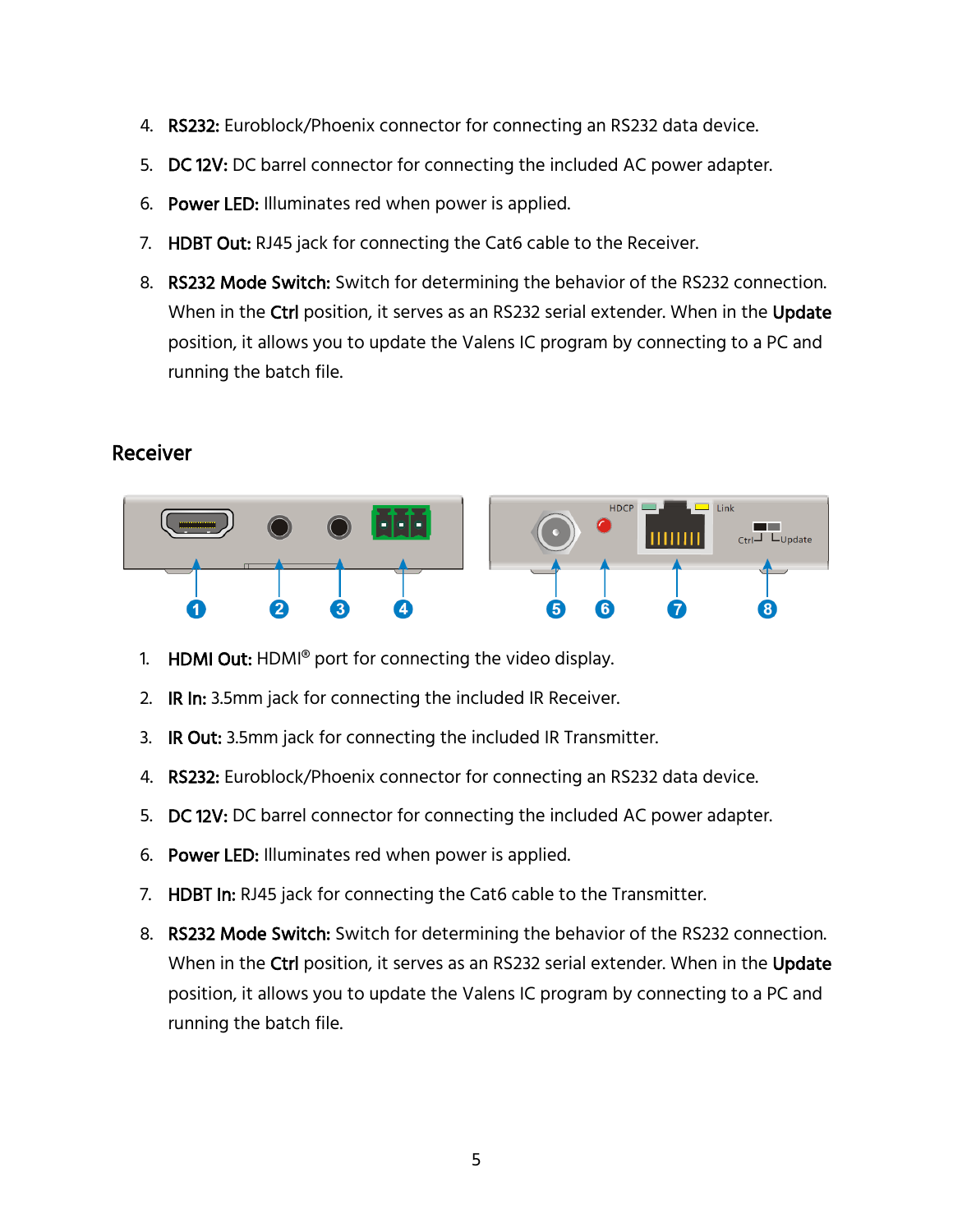## SAMPLE CONNECTION DIAGRAM



## INSTALLATION

Perform the following steps to install this extender kit.

- 1. Ensure that all equipment to be connected is powered off and unplugged from its power source.
- 2. Place or mount the receiver and transmitter in their intended locations.
- 3. Using a High Speed HDMI Cable (not included), plug one end into the HDMI® input on your display, then plug the other end into the HDMI Out port on the Receiver.
- 4. (Optional) Using one of the included Euroblock connectors, construct an RS232 serial cable to connect to your computer or other RS232 enabled device. Plug the Euroblock connector into the RS232 port on the Receiver, then plug the other end into your RS232 enabled device.
- 5. (Optional) Plug the included IR receiver into the IR In jack on the Receiver, then position the receiving "eye" so that it can receiver infrared signals from your remote control. Note that only one IR receiver is included in this kit.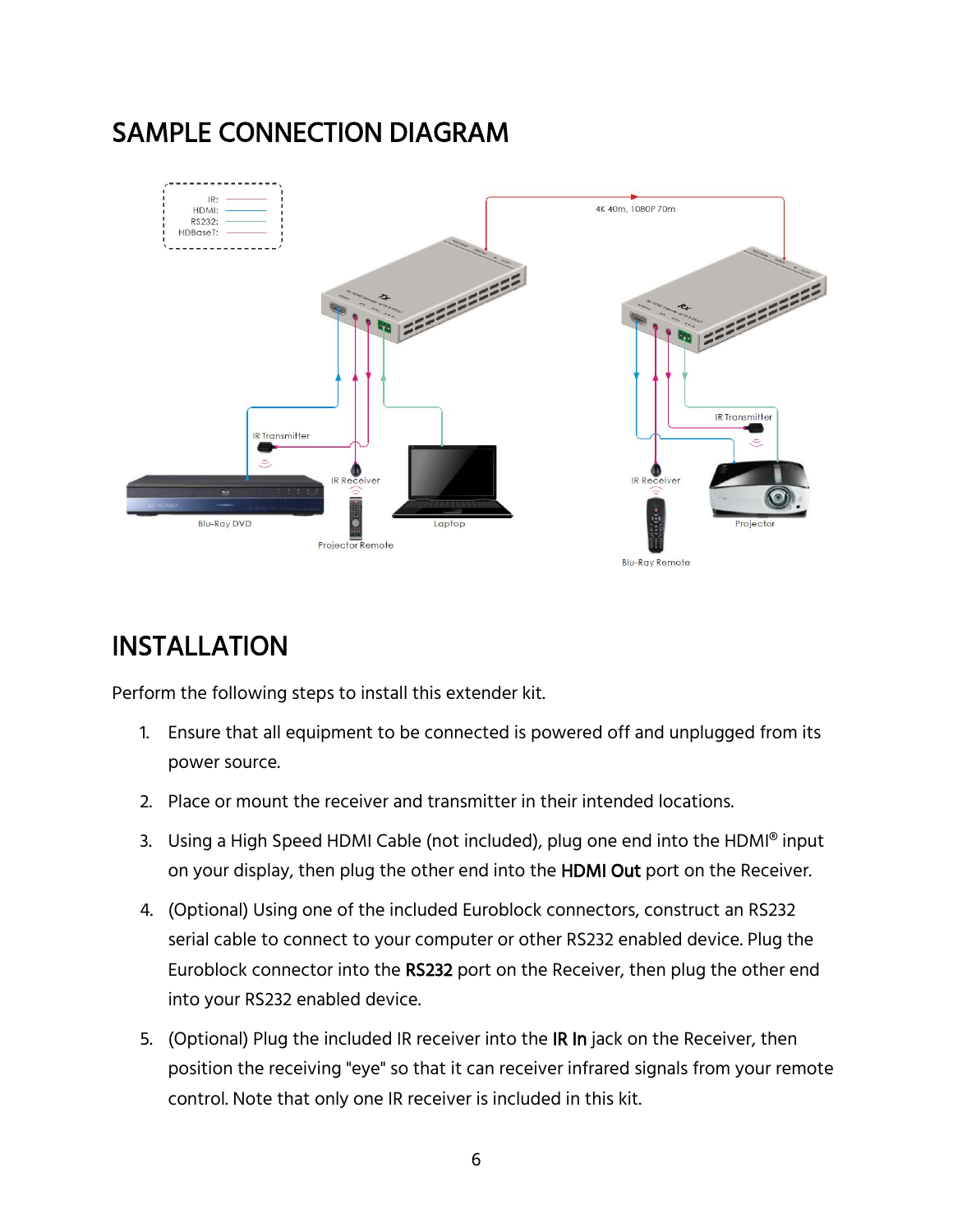- 6. (Optional) Plug the included IR transmitter into the IR Out jack on the Receiver, then position the IR emitter so that it can transmit infrared signals to the display. Note that only one IR transmitter is included in this kit.
- 7. Route a Cat6 Ethernet cable (not included) between the Receiver and the Transmitter. If the cable will be routed inside or through walls, the cable must be rated for in-wall use. The cable must be no longer than 230 feet (70m). If you will be transmitting 4K video signals, the cable must be no longer than 115 feet (35m). Plug one end of this cable into the HDBT In port on the Receiver, then plug the other end into the HDBT Out port on the Transmitter.
- 8. (Optional) Using one of the included Euroblock connectors, construct an RS232 serial cable to connect to your computer or other RS232 enabled device. Plug the Euroblock connector into the RS232 port on the Transmitter, then plug the other end into your RS232 enabled device.
- 9. (Optional) Plug the included IR receiver into the IR In jack on the Transmitter, then position the receiving "eye" so that it can receiver infrared signals from your remote control. Note that only one IR receiver is included in this kit.
- 10. (Optional) Plug the included IR transmitter into the IR Out jack on the Transmitter, then position the IR emitter so that it can transmit infrared signals to the video source device (e.g., Blu-ray Disc™ or DVD player). Note that only one IR transmitter is included in this kit.
- 11. Using a High Speed HDMI Cable (not included), plug one end into the HDMI In port on the Transmitter, then plug the other end into the HDMI® output on your video source device (e.g., Blu-ray Disc or DVD player).
- 12. Plug the DC barrel connector on the included AC power adapter into the DC 12V port on either the Receiver or Transmitter, then plug the adapter into a nearby AC power outlet. The device not connected to the AC power adapter will receive its power over the Cat6 Ethernet cable via the Power over Cable feature.
- 13. Plug in and power on all connected devices. Start video playback on your video source device and verify that video can be seen on the remote display.
- 14. (Optional) If you are using the RS232 extender function, verify that you have serial data at each end.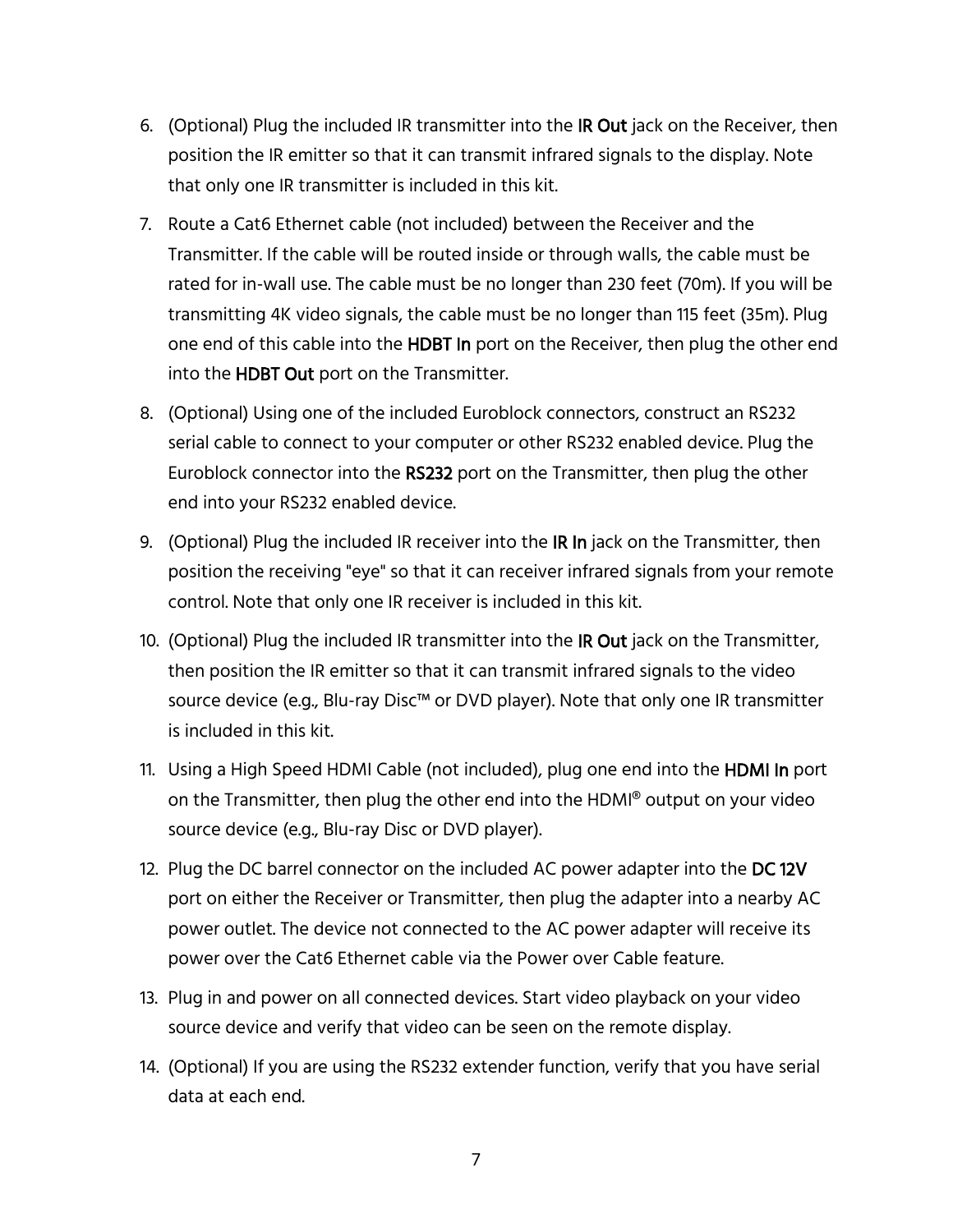15. (Optional) If you are using the infrared repeater function, use your remote control(s) to verify that you can control the video source and/or display from the other end.

Congratulations, your extender is installed and fully operational!

## TECHNICAL SUPPORT

Monoprice is pleased to provide free, live, online technical support to assist you with any questions you may have about installation, setup, troubleshooting, or product recommendations. If you ever need assistance with your new product, please come online to talk to one of our friendly and knowledgeable Tech Support Associates. Technical support is available through the online chat button on our website www.monoprice.com during regular business hours, 7 days a week. You can also get assistance through email by sending a message to tech@monoprice.com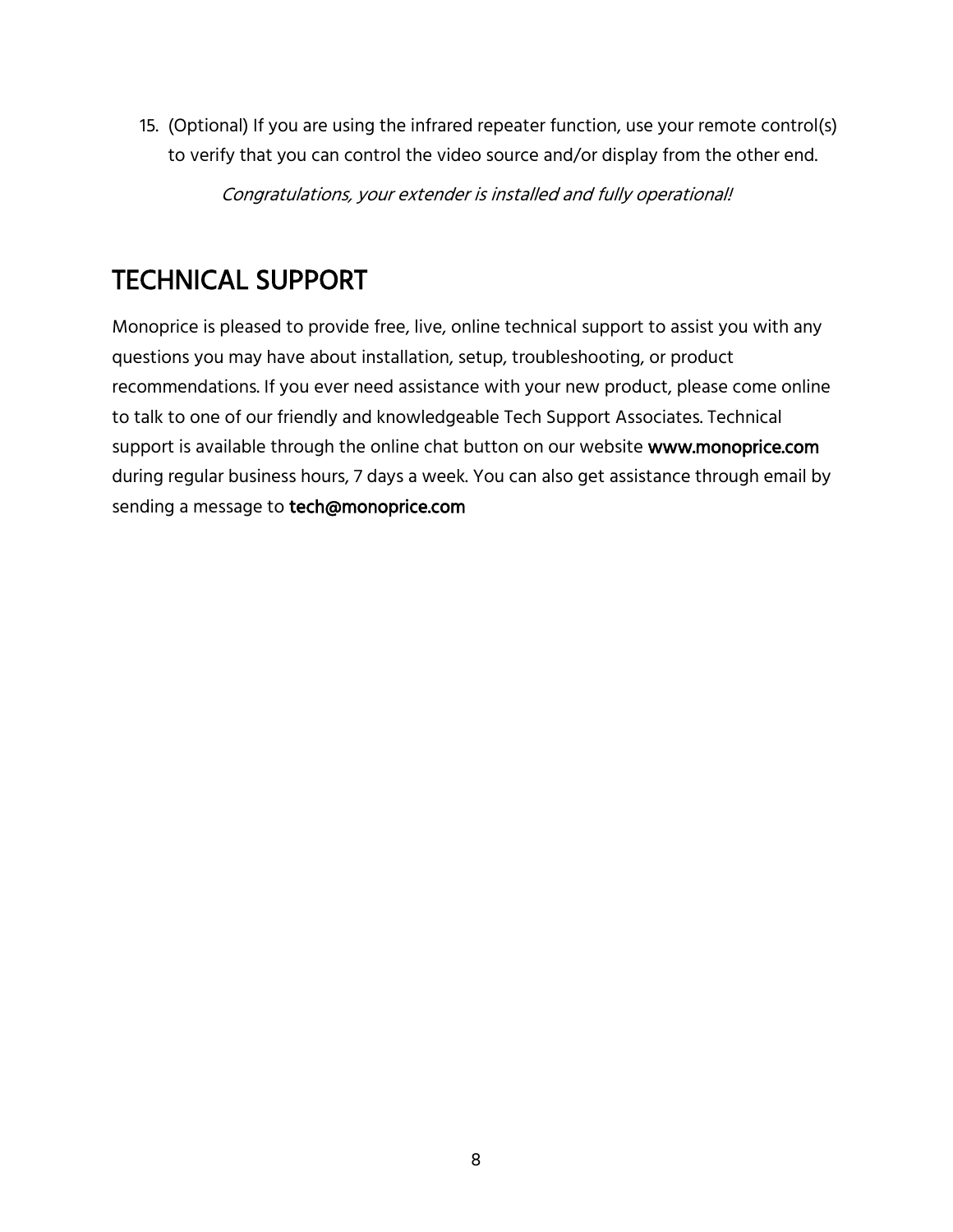## **SPECIFICATIONS**

| Model                           | 21609                                    |
|---------------------------------|------------------------------------------|
| <b>Maximum Video Resolution</b> | 4K@60Hz 4:2:0, including 1080p@60Hz      |
| <b>Transmission Medium</b>      | HDBaseT <sup>™</sup>                     |
| <b>Transmission Distance</b>    | 1080p signals to 70m, 4K signals to 35m  |
| <b>Bandwidth</b>                | 10.2 Gbps                                |
| Video Standard                  | $HDMI^{\circledcirc}$ 1.4 with HDCP 2.2  |
| Input Power                     | 12 VDC, 1A or Power over Cable (PoC)     |
| AC Adapter Input Power          | 100 ~ 240 VAC, 50/60 Hz                  |
| <b>Power Consumption</b>        | 10 watts                                 |
| <b>Operating Temperature</b>    | +14 ~ +122°F (-10 ~ 50°C)                |
| <b>Operating Humidity</b>       | $0 \sim 90\%$ RH, non-condensing         |
| Dimensions (each)               | $4.7''$ x 0.6" x 2.9" (120 x 16 x 74 mm) |
| Weight (each)                   | 8.5 oz. (240g)                           |

## REGULATORY COMPLIANCE

Notice for FCC

## **FC**

This device complies with Part 15 of the FCC rules. Operation is subject to the following two conditions: (1) this device may not cause harmful interference, and (2) this device must accept any interference received, including interference that may cause undesired operation.

Modifying the equipment without Monoprice's authorization may result in the equipment no longer complying with FCC requirements for Class B digital devices. In that event, your